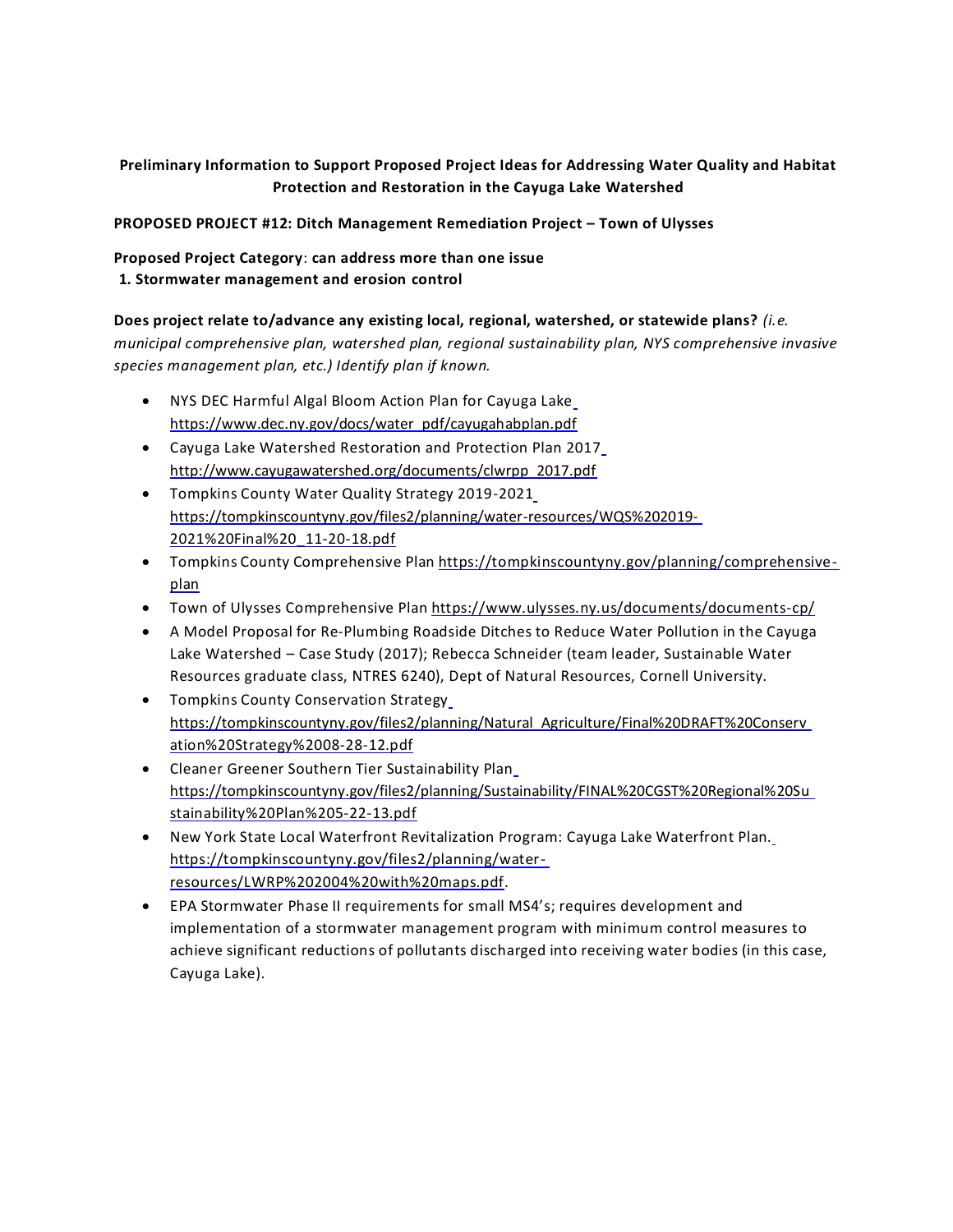## **Proposed Project Location**: *Please be as specific as possible.*

Ditches for roads within the Town of Ulysses that connect to NYS Route 89 that are on slopes of greater than 8% grade. These may include the following but would particularly focus on the first set of roads. If possible, this effort in the Town of Ulysses is in concert with Tompkins County Highway Department as some of these roads (noted below) are owned by the County.

Roads of particular focus:

- Glenwood Heights
- Perry City (County owned)

Other roads closely connected to Cayuga Lake on slopes greater than 8%

- Maplewood Road
- Garrett Road
- Houghton Road
- Agard Road
- Kraft Road (County owned)
- Gorge Road
- Rice Road
- Parts of Dubois Road (County owned)

### **Landowner** *Identify private or public property owner(s) and contacts if known*

Roads are owned by both the Town of Ulysses and Tompkins County. Ditches along Town roads are in the right of way, and are therefore often owned by the adjacent landowner. An outreach effort to engage adjacent landowners on any project is an important component.

**Issue to be addressed**: Provide a description of the current site condition and issue(s) to be addressed by the proposed project i.e. streambank erosion, municipal stormwater runoff, riparian buffer needs, municipal ditching practices, etc.

Issues addressed by this project:

- Erosion reduction from roadside ditches on slopes over 8% along roadsthat are near Cayuga Lake in the Town of Ulysses.
- Reduction of damage caused by flash flooding in the area stated above
- Reduction of nutrients flowing into Cayuga Lake from the area stated above.

### **Proposed Project or Action** Describe the proposed action and anticipated outcome

Roadside ditches are designed to keep water from accumulating on roads, thereby reducing road flooding and increasing safety. However, recent research indicatesthat roadside ditches also intercept stormwater runoff and associated contaminants from adjacent lands and hills and transport it rapidly to the nearby streams. Additionally, in rural landscapes, farmlands in particular may require on -site drainage in order for the land to be productive or useful, and have extensive tile drains which discharge into roadside ditches. The Town of Ulysses borders Cayuga Lake. Roadside ditches near the lake are steep in many areas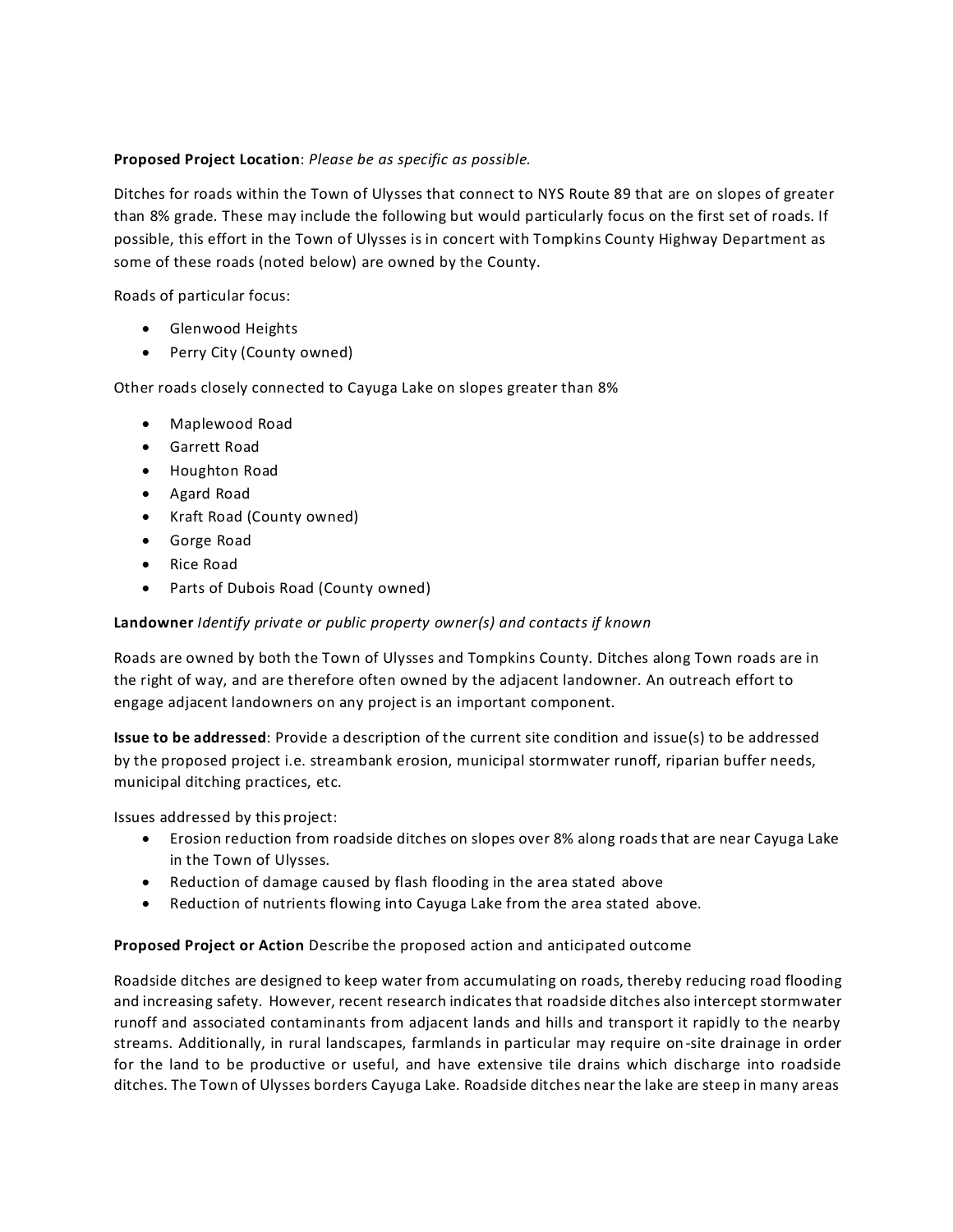and often carry waters from agricultural lands above, and if Best Management Practices are not in place, those drained waters can be high in nutrients that have a negative effect on water quality in Cayuga Lake.

The Town of Ulysses would like to upgrade all ditches in the steep slopes area adjacent to Cayuga Lake to slow the flows of potentially nutrient rich waters, sediment, and other pollutants to the lake. These lands are also prone to flash flooding on the steep hillsides, especially with some of the extreme rain events of the recent past. This project would involve hiring a consultant and/or engineering firm to design and / or recommend remediation actions. Additionally, the town would require funds for materials to complete the recommended work. If purchase of land is recommended for sedimentation/stormwater ponds, funding for land acquisition would also be included. It is important ensure the best success to engage local landowners in addition to town and county highway staff and government. Where possible, best management practices for reducing runoff and erosion that are suitable for implementation by individual landowners will be identified for use as public education materials by the Town of Ulysses.

The outcome of this project would be reduced flow of nutrient rich waters, sediment, and other pollutants into Cayuga Lake and reduction in damage caused by flash flooding events.

**Is the proposed project or action based on standard practices typically employed for the issue at hand**  *Yes/No. If no, what is the basis for recommending this project or action (ongoing research, successful pilot outside of watershed, etc.)*

Yes. Best Management Practices concerning ditches and water quality are available through the Cornell Local Roads program, Cooperative Extension, and Soil and Water Conservation Service. Additionally, information about improved practices becomes available with on-going research.

**Current Project Readiness** *With funding, could this project be undertaken immediately; has any preliminary site work been undertaken (studies completed, permits obtained, designs developed, etc.); does this project exist as a concept only at this time?*

To our knowledge, no special permitting is required for this project. The Ulysses Highway Department would be able to accomplish the recommended upgrades on its own over time. Part of the request is to hire an engineering firm and or consultant to provide the recommendations and design, and for materials and any land acquisition as needed for structures such as open channel swales, ponds, wetlands, or infiltration systems to slow stormwater movement and retain nutrients and sediment.

### **Approximate Project Timeframe** *estimate if known*

This project can be scaled to either address one road at a time or a multiple of the above referenced high-priority roads, therefore the timeline would be reflected in the amount of funding.

#### **Approximate Cost** *estimate if known*

Again, because this project can be scaled, the cost will also vary starting at a minimum of \$30,000 and up to several hundred thousand dollars depending on the length and number of ditches to be remediated, and the level of intervention needed based on stormwater volume carried by the ditch and adjacent drainage area and land use / management.